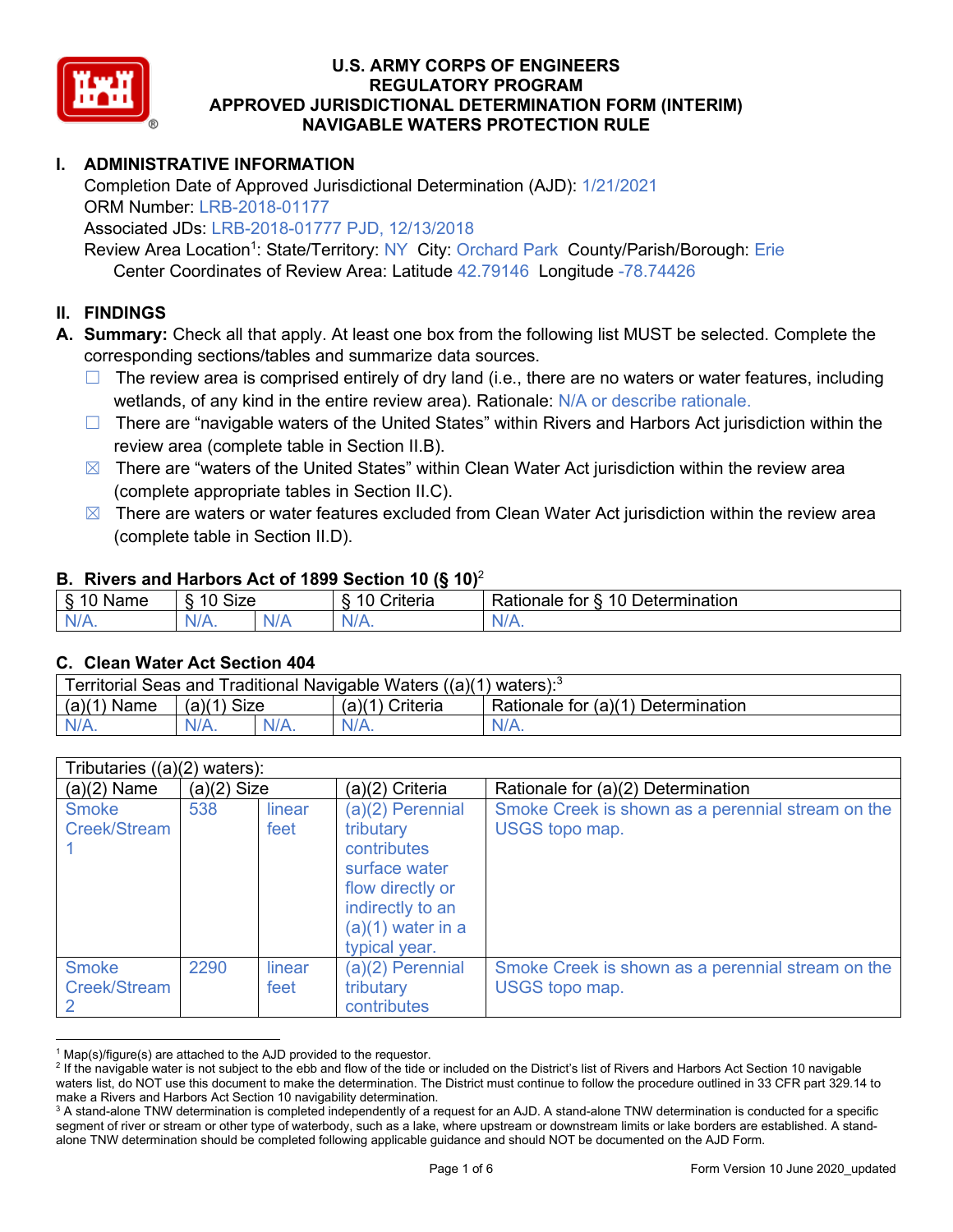

| Tributaries $((a)(2)$ waters): |               |                     |                                    |  |  |  |
|--------------------------------|---------------|---------------------|------------------------------------|--|--|--|
| $(a)(2)$ Name                  | $(a)(2)$ Size | $(a)(2)$ Criteria   | Rationale for (a)(2) Determination |  |  |  |
|                                |               | surface water       |                                    |  |  |  |
|                                |               | flow directly or    |                                    |  |  |  |
|                                |               | indirectly to an    |                                    |  |  |  |
|                                |               | $(a)(1)$ water in a |                                    |  |  |  |
|                                |               | typical year.       |                                    |  |  |  |

| Lakes and ponds, and impoundments of jurisdictional waters ((a)(3) waters): |               |         |                 |                                    |  |
|-----------------------------------------------------------------------------|---------------|---------|-----------------|------------------------------------|--|
| $(a)(3)$ Name                                                               | $(a)(3)$ Size |         | (a)(3) Criteria | Rationale for (a)(3) Determination |  |
| $N/A$ .                                                                     |               | $N/A$ . | N/A             | $N/A$ .                            |  |

|                   | Adjacent wetlands ((a)(4) waters): |                  |                     |                                                    |  |  |
|-------------------|------------------------------------|------------------|---------------------|----------------------------------------------------|--|--|
| (a)(4) Name       | $(a)(4)$ Size                      |                  | (a)(4) Criteria     | Rationale for (a)(4) Determination                 |  |  |
| <b>Wetland 1</b>  | 0.201                              | $\text{acre}(s)$ | (a)(4) Wetland      | Wetland 1 directly abuts both sides of Smoke       |  |  |
|                   |                                    |                  | abuts an $(a)(1)$ - | <b>Creek/Stream 1</b>                              |  |  |
|                   |                                    |                  | $(a)(3)$ water.     |                                                    |  |  |
| Wetland 5         | 2.75                               | $\text{acre}(s)$ | (a)(4) Wetland      | Wetland 5 directly abuts both sides of Smoke       |  |  |
|                   |                                    |                  | abuts an $(a)(1)$ - | <b>Creek/Stream 1</b>                              |  |  |
|                   |                                    |                  | $(a)(3)$ water.     |                                                    |  |  |
| <b>Wetland 7</b>  | 0.077                              | $\text{acre}(s)$ | (a)(4) Wetland      | Wetland 7 directly abuts Smoke Creek/Stream 1      |  |  |
|                   |                                    |                  | abuts an $(a)(1)$ - |                                                    |  |  |
|                   |                                    |                  | $(a)(3)$ water.     |                                                    |  |  |
| Wetland 10        | 0.354                              | $\text{acre}(s)$ | (a)(4) Wetland      | Wetland 10 directly touches the top of the stream  |  |  |
|                   |                                    |                  | separated from      | bank of Smoke Creek/Stream 1, which is steep. This |  |  |
|                   |                                    |                  | an $(a)(1)-(a)(3)$  | natural stream bank is the only feature separating |  |  |
|                   |                                    |                  | water only by a     | the wetland from the perennial stream.             |  |  |
|                   |                                    |                  | natural feature.    |                                                    |  |  |
| <b>Wetland 11</b> | 0.241                              | $\text{acre}(s)$ | (a)(4) Wetland      | Wetland 11 continues offsite where it meets and    |  |  |
|                   |                                    |                  | abuts an $(a)(1)$ - | abuts Smoke Creek/Stream 1                         |  |  |
|                   |                                    |                  | $(a)(3)$ water.     |                                                    |  |  |
| <b>Wetland 3</b>  | 0.160                              | $\text{acre}(s)$ | (a)(4) Wetland      | Wetland 3 directly touches the top of the stream   |  |  |
|                   |                                    |                  | separated from      | bank of Smoke Creek/Stream 1, which is steep. This |  |  |
|                   |                                    |                  | an $(a)(1)-(a)(3)$  | natural stream bank is the only feature separating |  |  |
|                   |                                    |                  | water only by a     | the wetland from the perennial stream.             |  |  |
|                   |                                    |                  | natural feature.    |                                                    |  |  |

#### **D. Excluded Waters or Features**

| Excluded waters $((b)(1) - (b)(12))$ : <sup>4</sup> |                       |         |                                    |                                                                                                                                                                                                |  |  |
|-----------------------------------------------------|-----------------------|---------|------------------------------------|------------------------------------------------------------------------------------------------------------------------------------------------------------------------------------------------|--|--|
| <b>Exclusion Name</b>                               | <b>Exclusion Size</b> |         | Exclusion <sup>5</sup>             | <b>Rationale for Exclusion Determination</b>                                                                                                                                                   |  |  |
| Wetland 2                                           | 0.659                 | acre(s) | $(b)(1)$ Non-<br>adjacent wetland. | The delineation indicated no drainages or<br>tributaries are within the vicinity of Wetland 2.<br>The wetland is a shallow surface concave<br>depression that collects water and holds it long |  |  |

<sup>4</sup> Some excluded waters, such as (b)(2) and (b)(4), may not be specifically identified on the AJD form unless a requestor specifically asks a Corps district to do so. Corps districts may, in case-by-case instances, choose to identify some or all of these waters within the review area.  $5$  Because of the broad nature of the (b)(1) exclusion and in an effort to collect data on specific types of waters that would be covered by the (b)(1)

exclusion, four sub-categories of (b)(1) exclusions were administratively created for the purposes of the AJD Form. These four sub-categories are not new exclusions, but are simply administrative distinctions and remain (b)(1) exclusions as defined by the NWPR.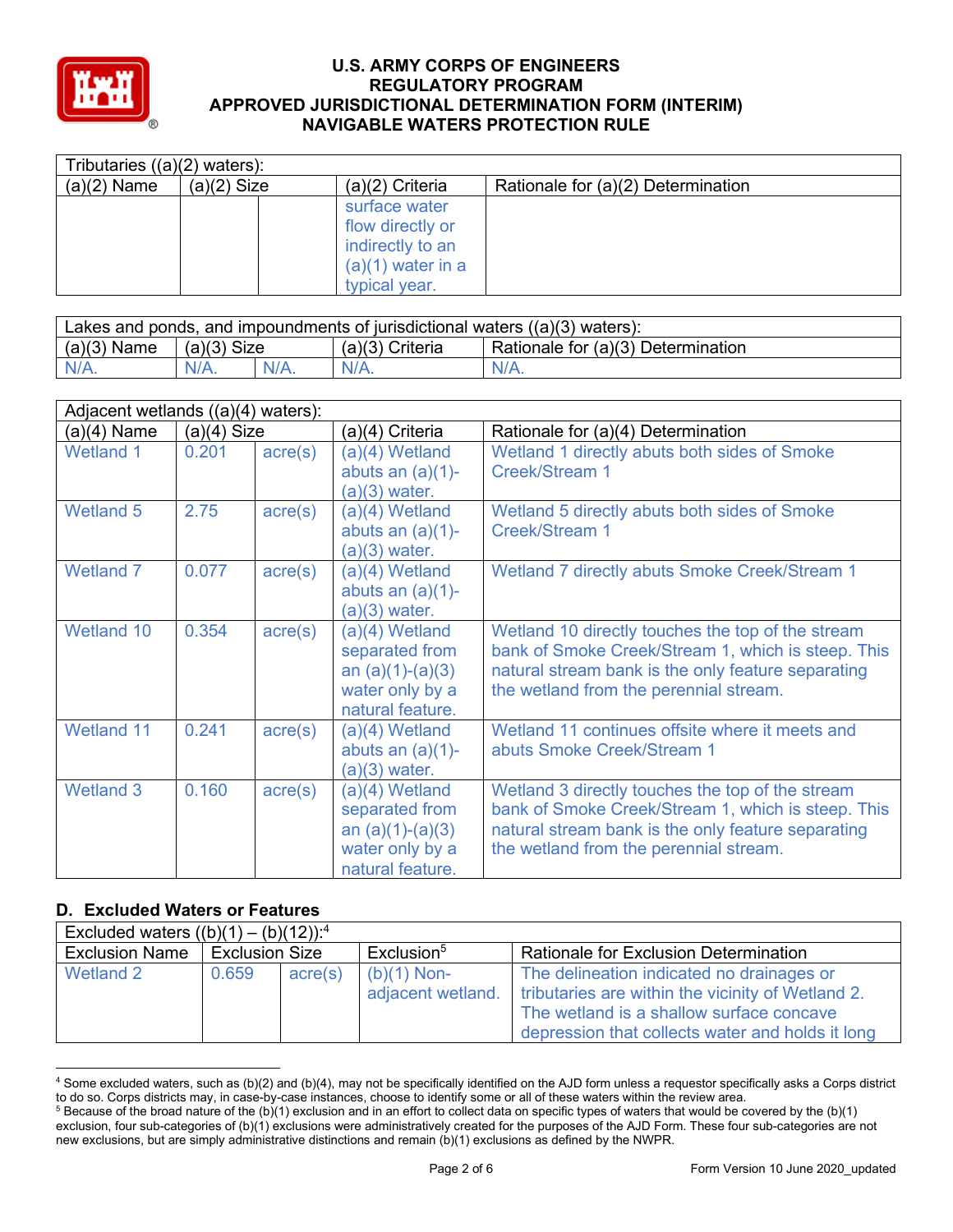

| Excluded waters $((b)(1) - (b)(12))$ : <sup>4</sup> |                       |                  |                                    |                                                                                                                                                                                                                                                                                                                                                                                                                                                                                                                                                                                                                                                                                                                                                                                                                                                                                                                                                                                                                                                                                                                                              |  |  |
|-----------------------------------------------------|-----------------------|------------------|------------------------------------|----------------------------------------------------------------------------------------------------------------------------------------------------------------------------------------------------------------------------------------------------------------------------------------------------------------------------------------------------------------------------------------------------------------------------------------------------------------------------------------------------------------------------------------------------------------------------------------------------------------------------------------------------------------------------------------------------------------------------------------------------------------------------------------------------------------------------------------------------------------------------------------------------------------------------------------------------------------------------------------------------------------------------------------------------------------------------------------------------------------------------------------------|--|--|
| <b>Exclusion Name</b>                               | <b>Exclusion Size</b> |                  | Exclusion <sup>5</sup>             | Rationale for Exclusion Determination                                                                                                                                                                                                                                                                                                                                                                                                                                                                                                                                                                                                                                                                                                                                                                                                                                                                                                                                                                                                                                                                                                        |  |  |
|                                                     |                       |                  |                                    | enough to provide wetland characteristics but do<br>not drain to any $(a)(1)-(a)(3)$ waters. Photos and<br>aerial imagery included within the delineation<br>report show no natural or artificial barrier<br>between this wetland and Smoke Creek, nor<br>were any observed during the site visit. The<br><b>NRCS/USDA Web Soil Survey "Flood Frequency</b><br>Class" rating is "none" which means flooding is<br>not probable. The chance of flooding is nearly 0<br>percent in any year. All resources reviewed<br>support the determination that Wetland 2 does<br>not directly abut any $a(1)$ - $a(3)$ waters, is not<br>inundated by any $a(1)$ -a(3) waters in a typical<br>year, is not separated from any $a(1)$ -a(3) waters<br>by a natural barrier, and is not separated from<br>any a(1)-a(3) waters by man-made barrier which<br>has an engineered feature that allows water<br>exchange at least once in a typical year.                                                                                                                                                                                                      |  |  |
| <b>Wetland 4</b>                                    | 0.663                 | $\text{acre}(s)$ | $(b)(1)$ Non-<br>adjacent wetland. | The delineation indicated no drainages or<br>tributaries are within the vicinity of Wetland 4.<br>The wetland is a shallow surface concave<br>depression that collects water and holds it long<br>enough to provide wetland characteristics but do<br>not drain to any $(a)(1)-(a)(3)$ waters. Photos and<br>aerial imagery included within the delineation<br>report show no natural or artificial barrier<br>between this wetland and Smoke Creek, nor<br>were any observed during the site visit. The<br><b>NRCS/USDA Web Soil Survey "Flood Frequency</b><br>Class" rating is "none" which means flooding is<br>not probable. The chance of flooding is nearly 0<br>percent in any year. All resources reviewed<br>support the determination that Wetland 4 does<br>not directly abut any $a(1)$ - $a(3)$ waters, is not<br>inundated by any a(1)-a(3) waters in a typical<br>year, is not separated from any $a(1)$ -a(3) waters<br>by a natural barrier, and is not separated from<br>any $a(1)$ - $a(3)$ waters by man-made barrier which<br>has an engineered feature that allows water<br>exchange at least once in a typical year. |  |  |
| Wetland 6                                           | 0.027                 | $\text{acre}(s)$ | $(b)(1)$ Non-<br>adjacent wetland. | The delineation indicated no drainages or<br>tributaries are within the vicinity of Wetland 6.<br>The wetland is a shallow surface concave<br>depression that collects water and holds it long<br>enough to provide wetland characteristics but do<br>not drain to any $(a)(1)-(a)(3)$ waters. Photos and<br>aerial imagery included within the delineation                                                                                                                                                                                                                                                                                                                                                                                                                                                                                                                                                                                                                                                                                                                                                                                  |  |  |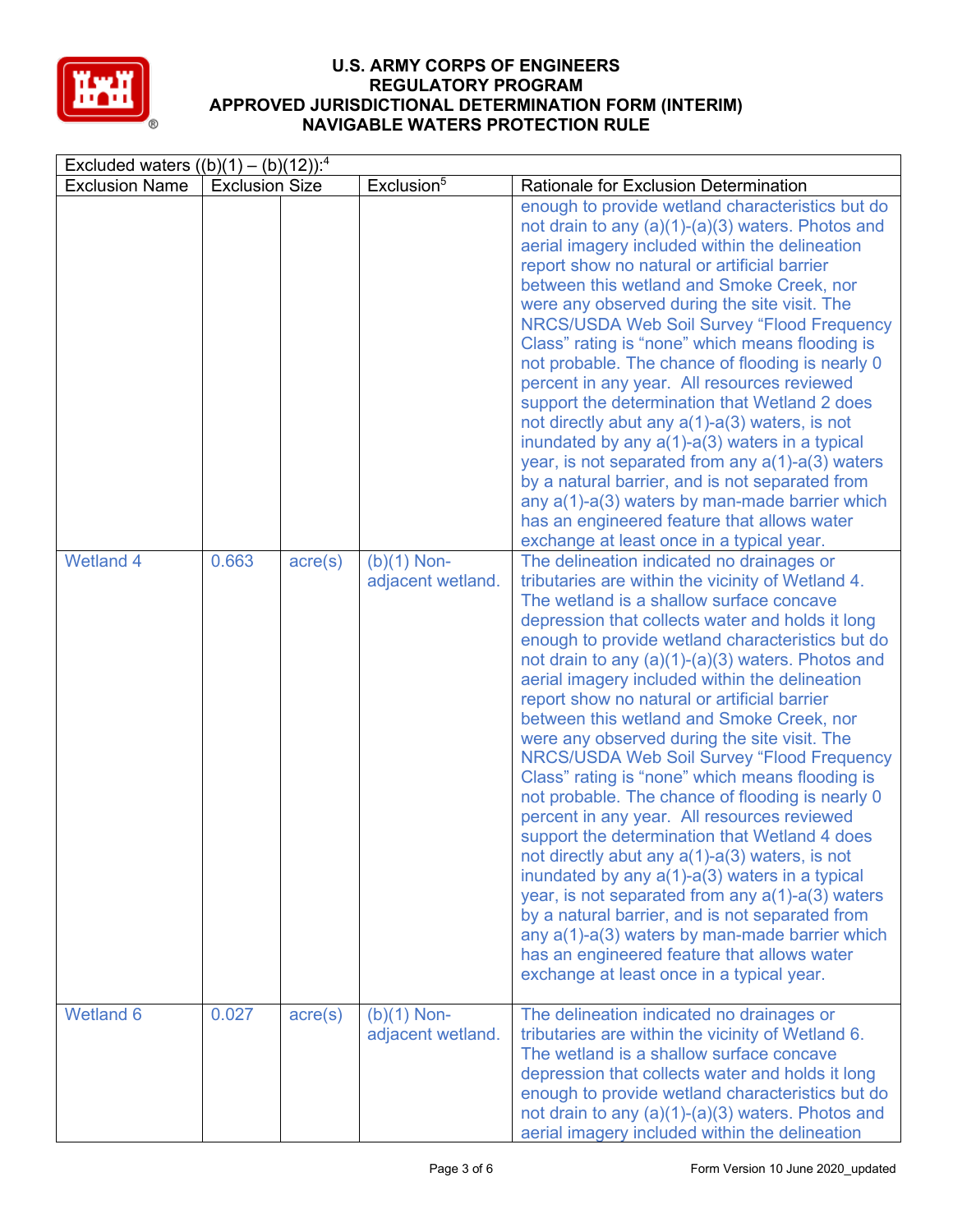

| Excluded waters $((b)(1) - (b)(12))$ : <sup>4</sup> |                       |                  |                                    |                                                                                                                                                                                                                                                                                                                                                                                                                                                                                                                                                                                                                                                                                                                                                                                                                                                                                                                                                                                                                                                                                                                                        |  |  |
|-----------------------------------------------------|-----------------------|------------------|------------------------------------|----------------------------------------------------------------------------------------------------------------------------------------------------------------------------------------------------------------------------------------------------------------------------------------------------------------------------------------------------------------------------------------------------------------------------------------------------------------------------------------------------------------------------------------------------------------------------------------------------------------------------------------------------------------------------------------------------------------------------------------------------------------------------------------------------------------------------------------------------------------------------------------------------------------------------------------------------------------------------------------------------------------------------------------------------------------------------------------------------------------------------------------|--|--|
| <b>Exclusion Name</b>                               | <b>Exclusion Size</b> |                  | Exclusion <sup>5</sup>             | Rationale for Exclusion Determination                                                                                                                                                                                                                                                                                                                                                                                                                                                                                                                                                                                                                                                                                                                                                                                                                                                                                                                                                                                                                                                                                                  |  |  |
|                                                     |                       |                  |                                    | report show no natural or artificial barrier<br>between this wetland and Smoke Creek, nor<br>were any observed during the site visit. The<br><b>NRCS/USDA Web Soil Survey "Flood Frequency</b><br>Class" rating is "none" which means flooding is<br>not probable. The chance of flooding is nearly 0<br>percent in any year. All resources reviewed<br>support the determination that Wetland 6 does<br>not directly abut any $a(1)$ - $a(3)$ waters, is not<br>inundated by any $a(1)$ - $a(3)$ waters in a typical<br>year, is not separated from any $a(1)$ -a(3) waters<br>by a natural barrier, and is not separated from<br>any $a(1)$ - $a(3)$ waters by man-made barrier which<br>has an engineered feature that allows water<br>exchange at least once in a typical year.                                                                                                                                                                                                                                                                                                                                                    |  |  |
| <b>Wetland 8</b>                                    | 0.164                 | $\text{acre}(s)$ | $(b)(1)$ Non-<br>adjacent wetland. | The delineation indicated no drainages or<br>tributaries are within the vicinity of Wetland 8.<br>The wetland is a shallow surface concave<br>depression that collects water and holds it long<br>enough to provide wetland characteristics but do<br>not drain to any $(a)(1)-(a)(3)$ waters. Photos and<br>aerial imagery included within the delineation<br>report show no natural or artificial barrier<br>between this wetland and Smoke Creek, nor<br>were any observed during the site visit. The<br><b>NRCS/USDA Web Soil Survey "Flood Frequency</b><br>Class" rating is "none" which means flooding is<br>not probable. The chance of flooding is nearly 0<br>percent in any year. All resources reviewed<br>support the determination that Wetland 8 does<br>not directly abut any a(1)-a(3) waters, is not<br>inundated by any $a(1)$ - $a(3)$ waters in a typical<br>year, is not separated from any $a(1)$ -a(3) waters<br>by a natural barrier, and is not separated from<br>any a(1)-a(3) waters by man-made barrier which<br>has an engineered feature that allows water<br>exchange at least once in a typical year. |  |  |
| <b>Wetland 9</b>                                    | 0.115                 | $\text{acre}(s)$ | $(b)(1)$ Non-<br>adjacent wetland. | The delineation indicated no drainages or<br>tributaries are within the vicinity of Wetland 9.<br>The wetland is a shallow surface concave<br>depression that collects water and holds it long<br>enough to provide wetland characteristics but do<br>not drain to any $(a)(1)-(a)(3)$ waters. Photos and<br>aerial imagery included within the delineation<br>report show no natural or artificial barrier<br>between this wetland and Smoke Creek, nor                                                                                                                                                                                                                                                                                                                                                                                                                                                                                                                                                                                                                                                                               |  |  |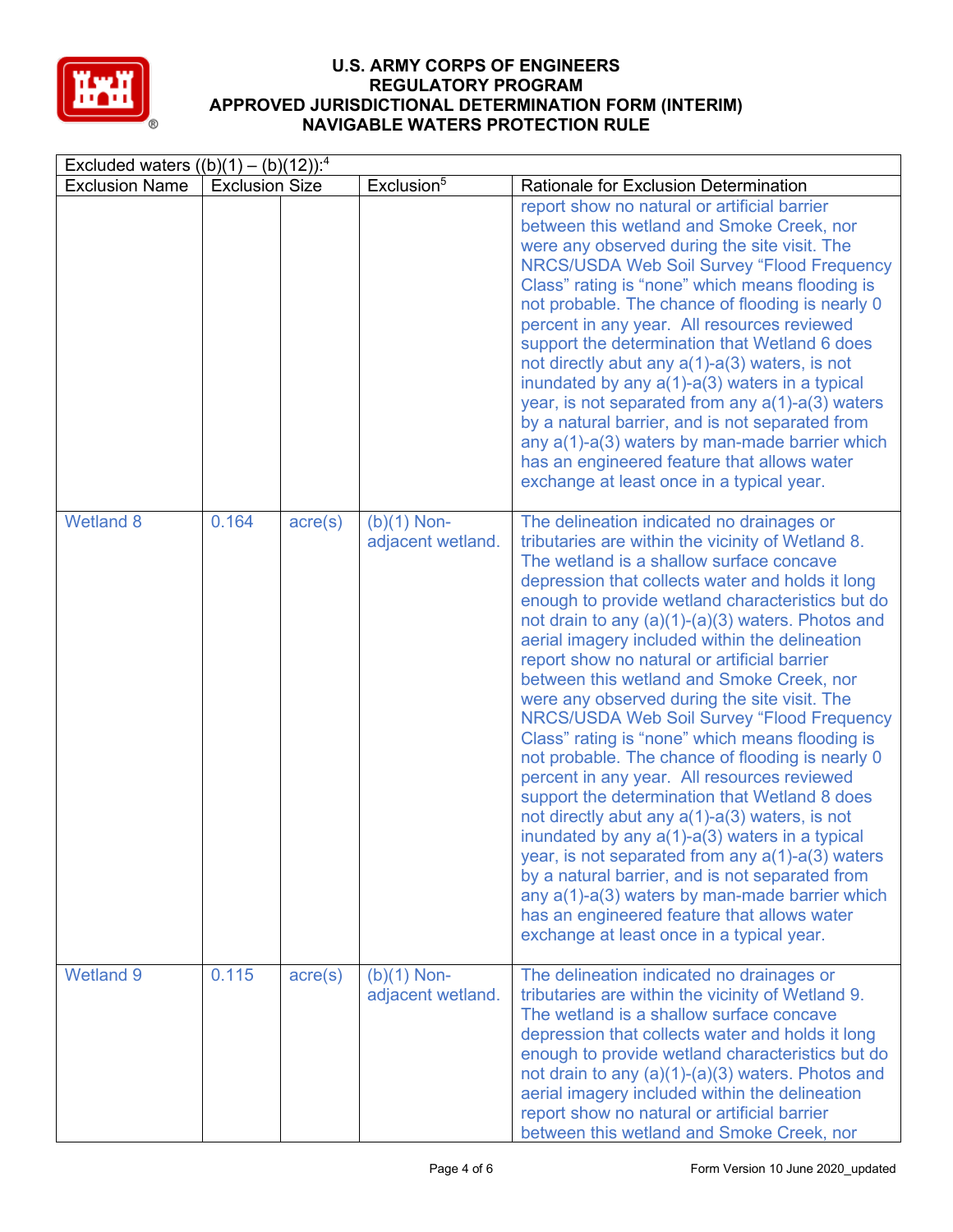

| Excluded waters $((b)(1) - (b)(12))$ : <sup>4</sup> |                       |                        |                                                                                                                                                                                                                                                                                                                                                                                                                                                                                                                                                                                                                                                                        |  |  |  |  |
|-----------------------------------------------------|-----------------------|------------------------|------------------------------------------------------------------------------------------------------------------------------------------------------------------------------------------------------------------------------------------------------------------------------------------------------------------------------------------------------------------------------------------------------------------------------------------------------------------------------------------------------------------------------------------------------------------------------------------------------------------------------------------------------------------------|--|--|--|--|
| <b>Exclusion Name</b>                               | <b>Exclusion Size</b> | Exclusion <sup>5</sup> | <b>Rationale for Exclusion Determination</b>                                                                                                                                                                                                                                                                                                                                                                                                                                                                                                                                                                                                                           |  |  |  |  |
|                                                     |                       |                        | were any observed during the site visit. The<br>NRCS/USDA Web Soil Survey "Flood Frequency<br>Class" rating is "none" which means flooding is<br>not probable. The chance of flooding is nearly 0<br>percent in any year. All resources reviewed<br>support the determination that Wetland 9 does<br>not directly abut any $a(1)$ - $a(3)$ waters, is not<br>inundated by any a(1)-a(3) waters in a typical<br>year, is not separated from any $a(1)$ - $a(3)$ waters<br>by a natural barrier, and is not separated from<br>any a(1)-a(3) waters by man-made barrier which<br>has an engineered feature that allows water<br>exchange at least once in a typical year. |  |  |  |  |

## **III. SUPPORTING INFORMATION**

- **A. Select/enter all resources** that were used to aid in this determination and attach data/maps to this document and/or references/citations in the administrative record, as appropriate.
	- $\boxtimes$  Information submitted by, or on behalf of, the applicant/consultant: Wetland Delineation Report for
	- Rudra Management, submitted in 2018

This information is sufficient for purposes of this AJD. Rationale: The wetland delineation was conducted by EDI, Inc. and was submitted with accurate and complete data sheets, photographs, NWI and NYSDEC maps, web soil survey and other supporting information.

- $\Box$  Data sheets prepared by the Corps: Title(s) and/or date(s).
- $\boxtimes$  Photographs: Aerial and Other: Provided in the wetland delineation
- $\boxtimes$  Corps site visit(s) conducted on: 10/15/2018
- ☐ Previous Jurisdictional Determinations (AJDs or PJDs): ORM Number(s) and date(s).
- ☐ Antecedent Precipitation Tool: *provide detailed discussion in Section III.B*.
- ☒ USDA NRCS Soil Survey: Erie County
- ☒ USFWS NWI maps: Erie County
- ☒ USGS topographic maps: 1:24K Orchard Park

## **Other data sources used to aid in this determination:**

| Data Source (select)              | Name and/or date and other relevant information |
|-----------------------------------|-------------------------------------------------|
| <b>USGS Sources</b>               | $N/A$ .                                         |
| <b>USDA Sources</b>               | $N/A$ .                                         |
| <b>NOAA Sources</b>               | N/A                                             |
| <b>USACE Sources</b>              | N/A                                             |
| <b>State/Local/Tribal Sources</b> | $N/A$ .                                         |
| <b>Other Sources</b>              | N/A                                             |

**B. Typical year assessment(s):** N/A